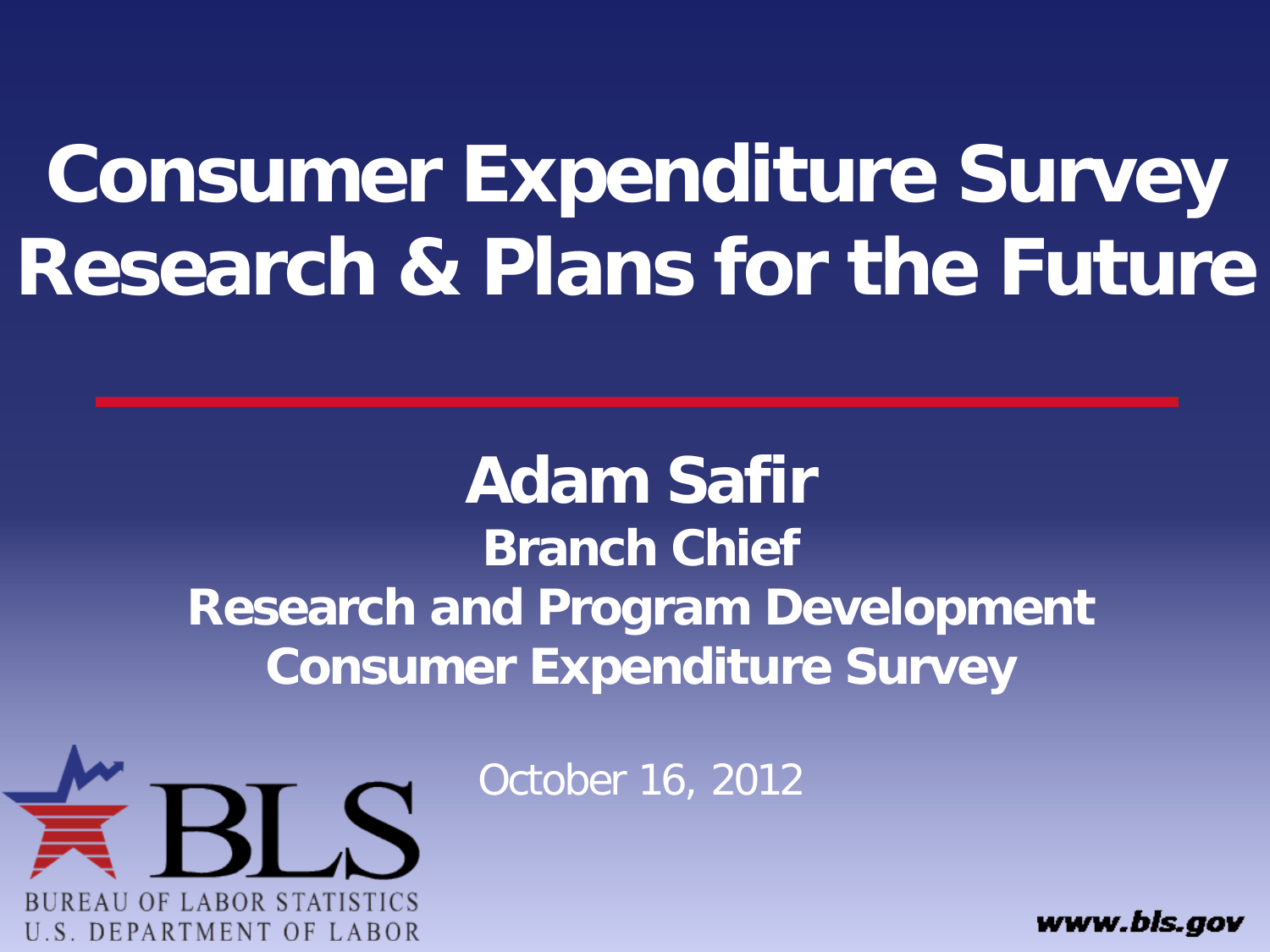### **Presentation Overview**

- 1. Background
- 2. Gemini Project Redesign Objectives
- 3. Focus of Recent CE Research
- 4. Gemini Project Design Team Plans
- 5. Use of CNSTAT's Report

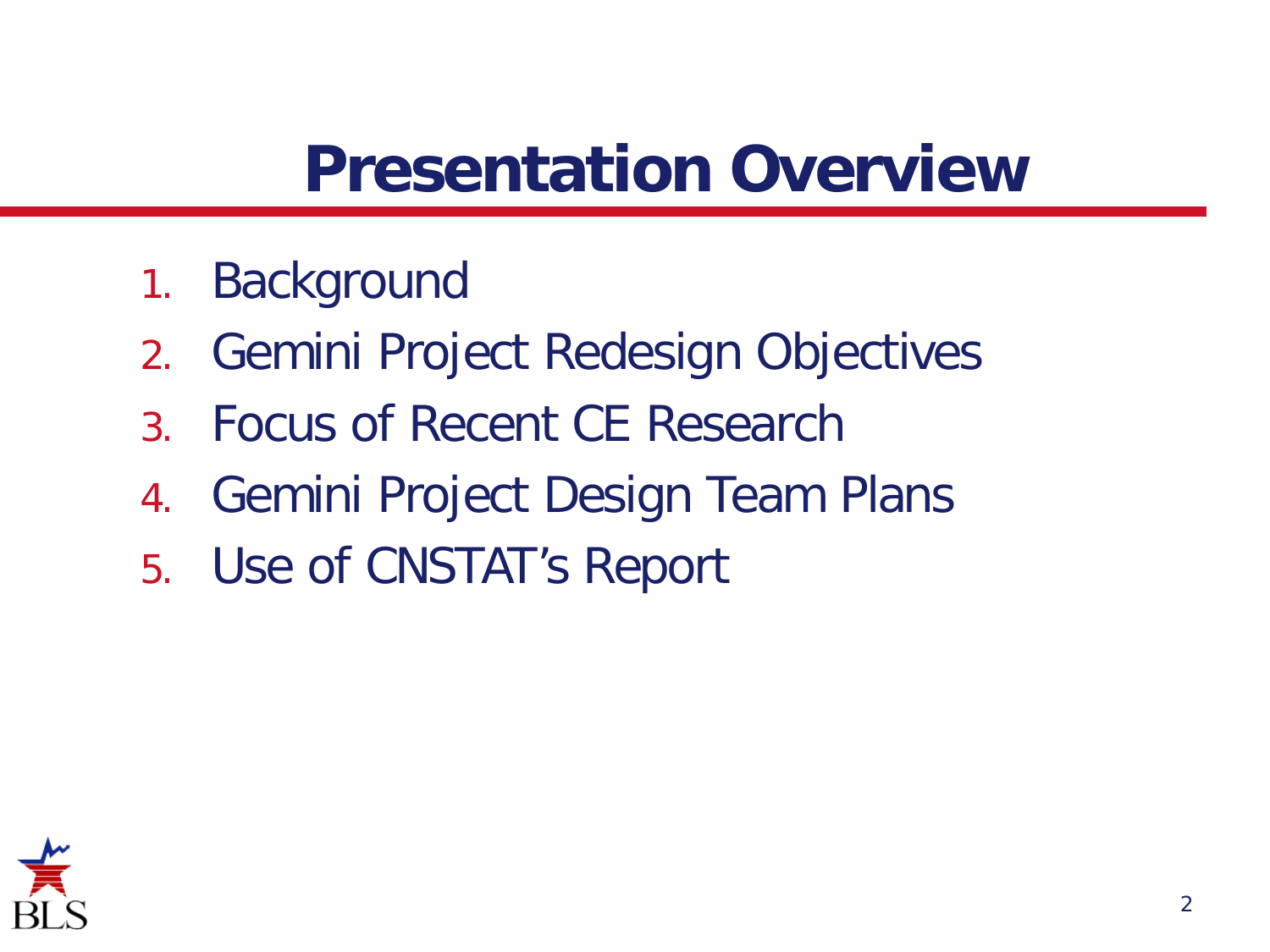### **Continuous Survey Improvement Process**

- Biennial CEO instrument revisions
- 2013 Inc Tax Estimation w/NBER Calculator
- 2009 Telephone thresholds (CEQ)
- 2005 Diary keying and auto-coding system
- 2005 User friendly diary form
- 2005 Contact History Instrument (CHI)
- 2004 Income imputation
- 2004 CAPI (CED) demographics and income
- $\blacksquare$  2003 CAPI (CEQ)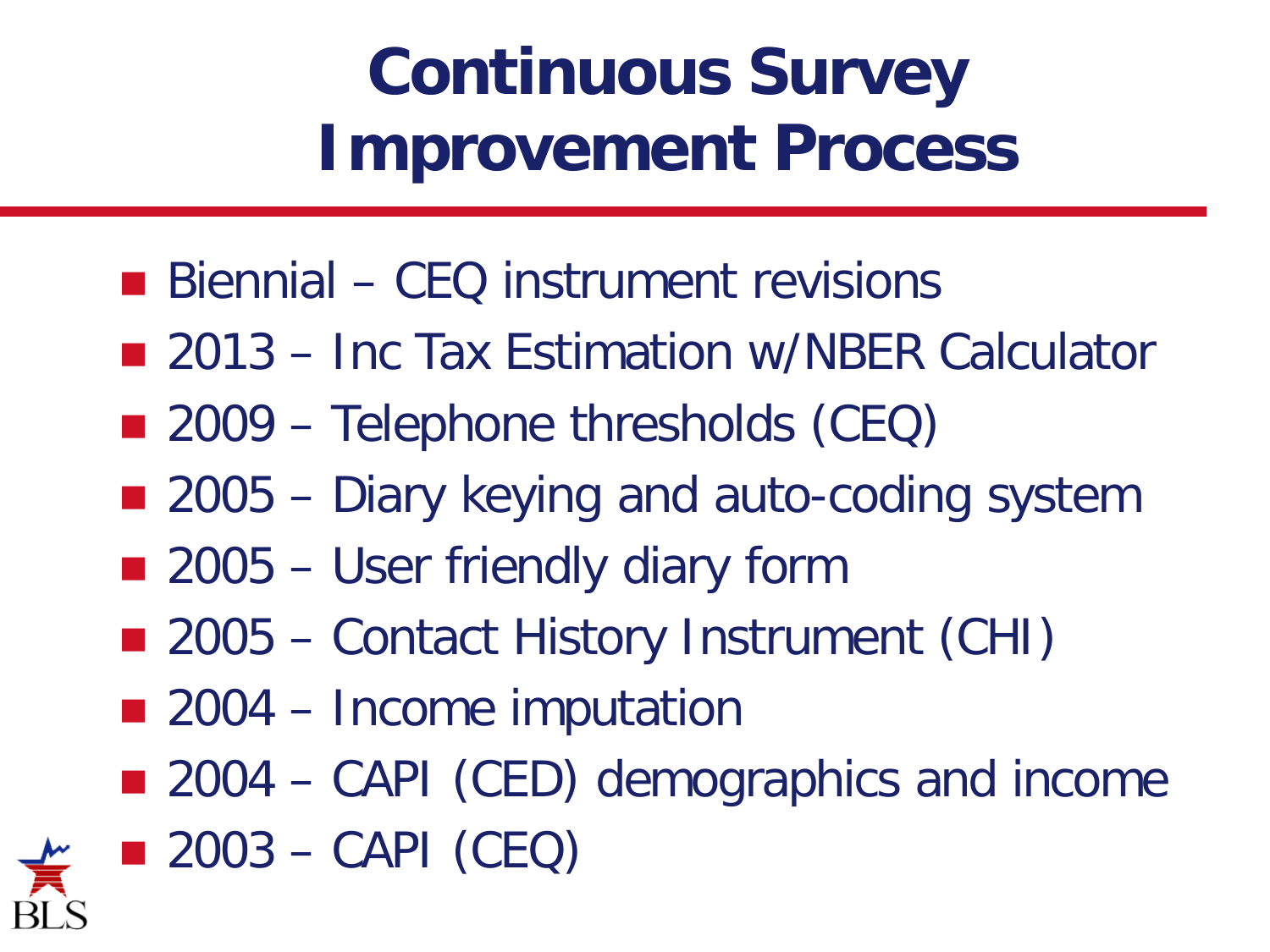## **Redesign Objectives**

- Reduce measurement error, and in particular, underreporting
- **Reduce burden**

- Hold neutral, or reduce, costs
- **Monitor redesign results**

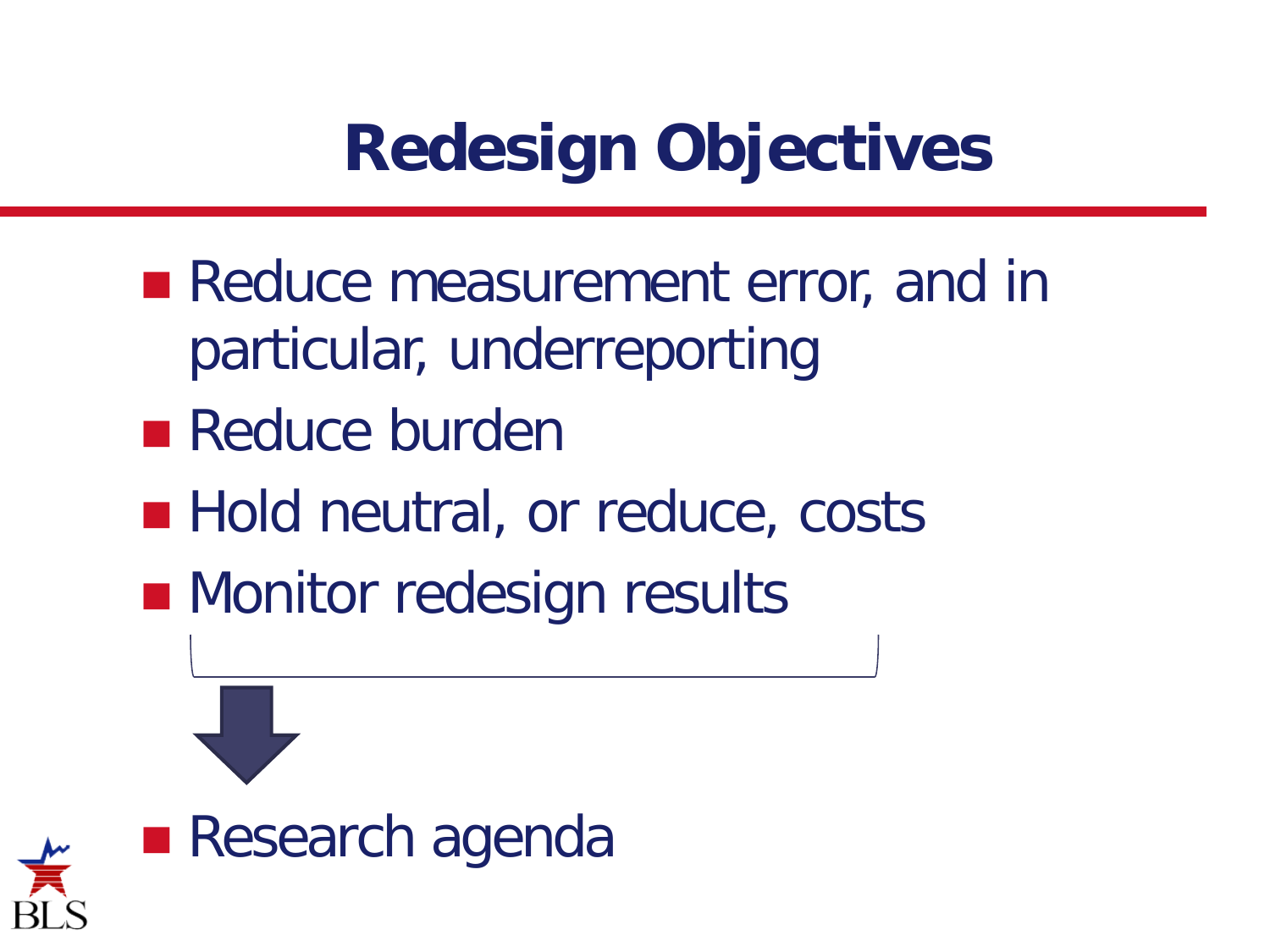### **Focus of Recent CE Research: Reduce Measurement Error**

- Reduce number of interviews
- **Reduce interview length**
- Reduce reference period length
- Reduce proxy reporting
- **Maximize record use & minimize recall**
- **Incorporate new technology**
- **Incorporate multi-mode interviewing**

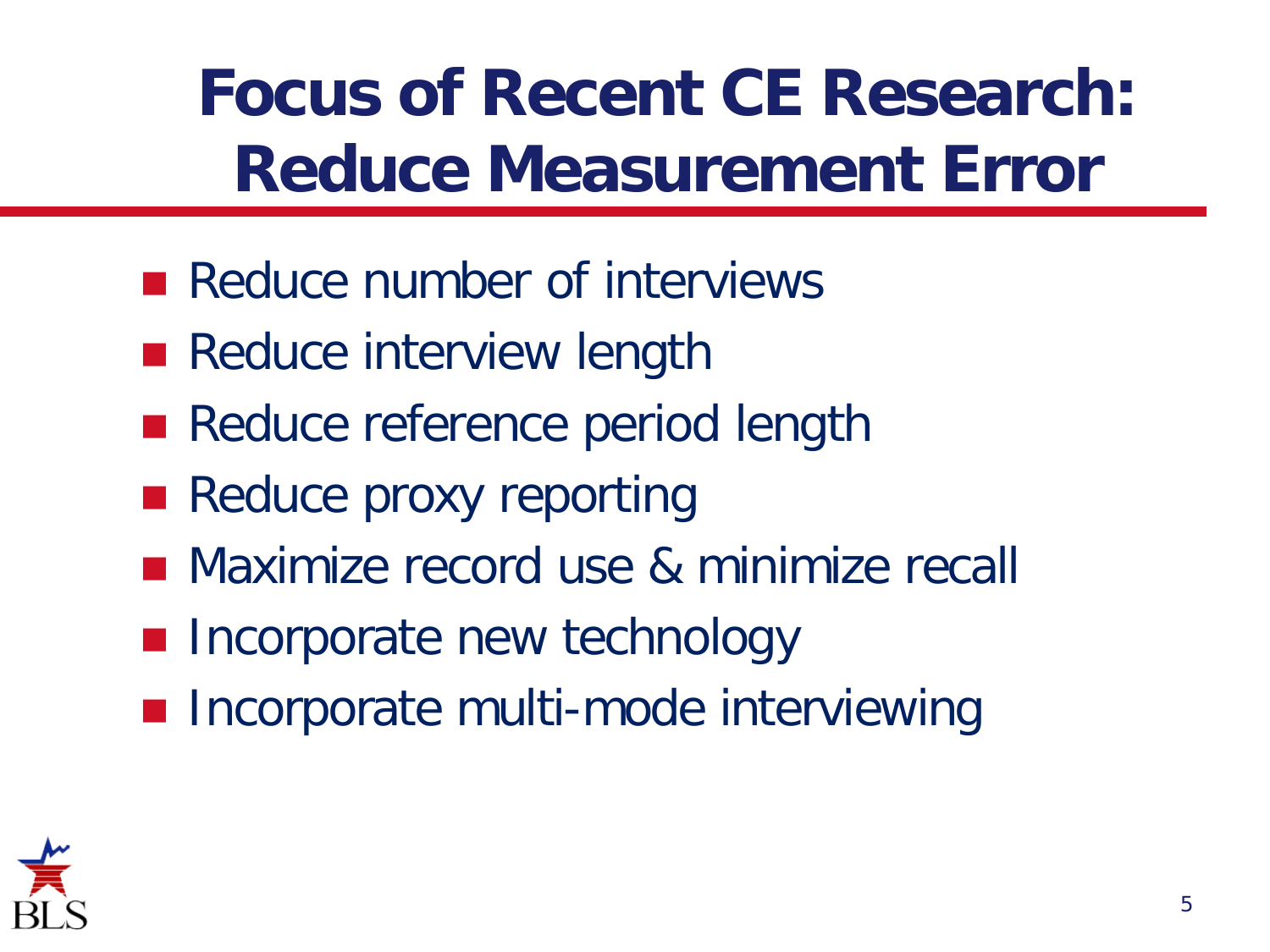### **Focus of Recent CE Research: Reduce Burden**

- Reduce number of interviews
- **Reduce interview length** 
	- Streamlining the questionnaire
	- ▶ Split questionnaire research
	- ▶ Global questions
		- Diary to interview imputation
		- Backcasting
		- Within quarter imputation
		- Auxiliary source data

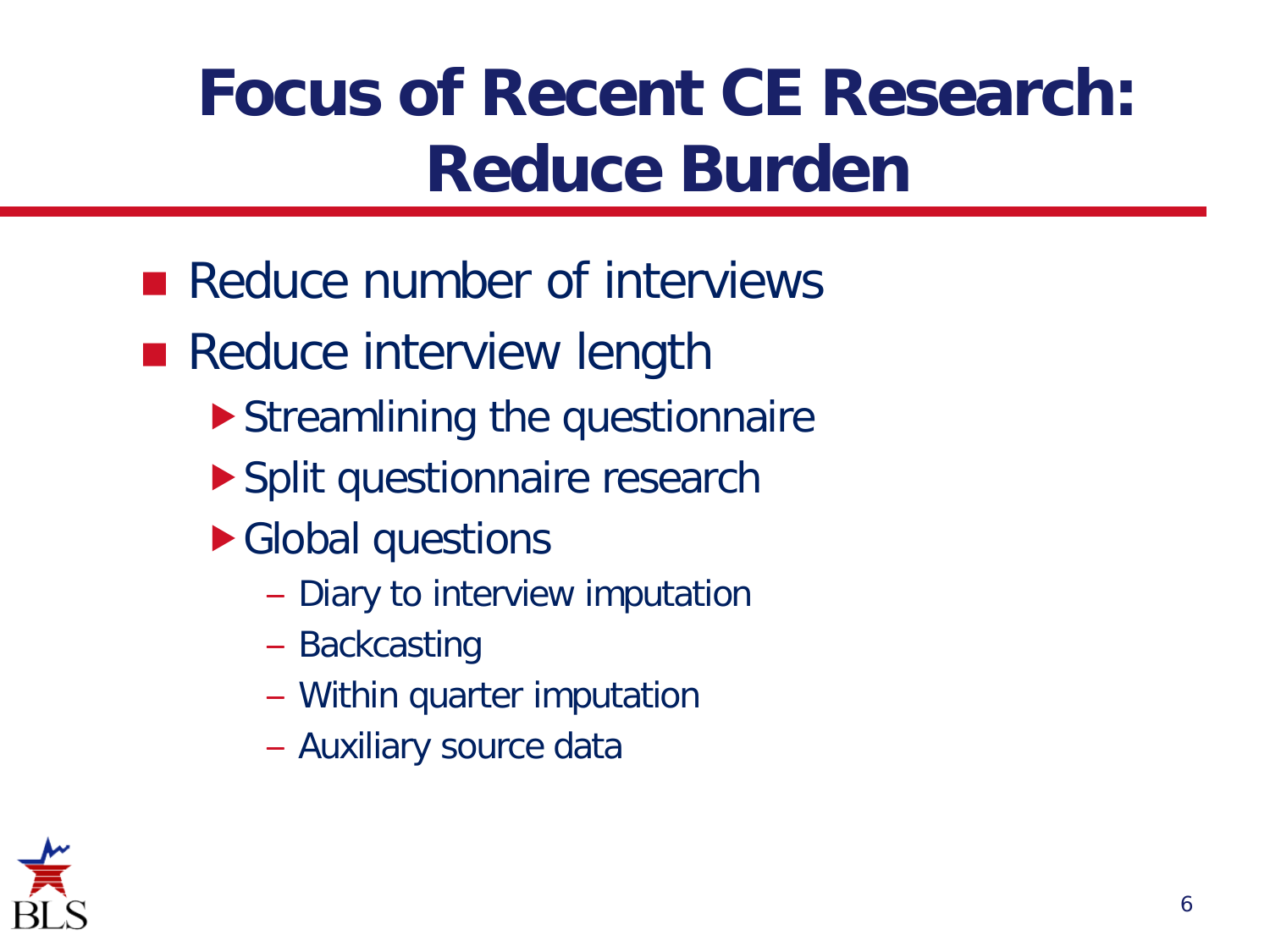### **Focus of Recent CE Research: Reduce Costs**

- **Reduce interview length**
- **Reduce number of interviews** 
	- ▶ For example, eliminate the bounding interview

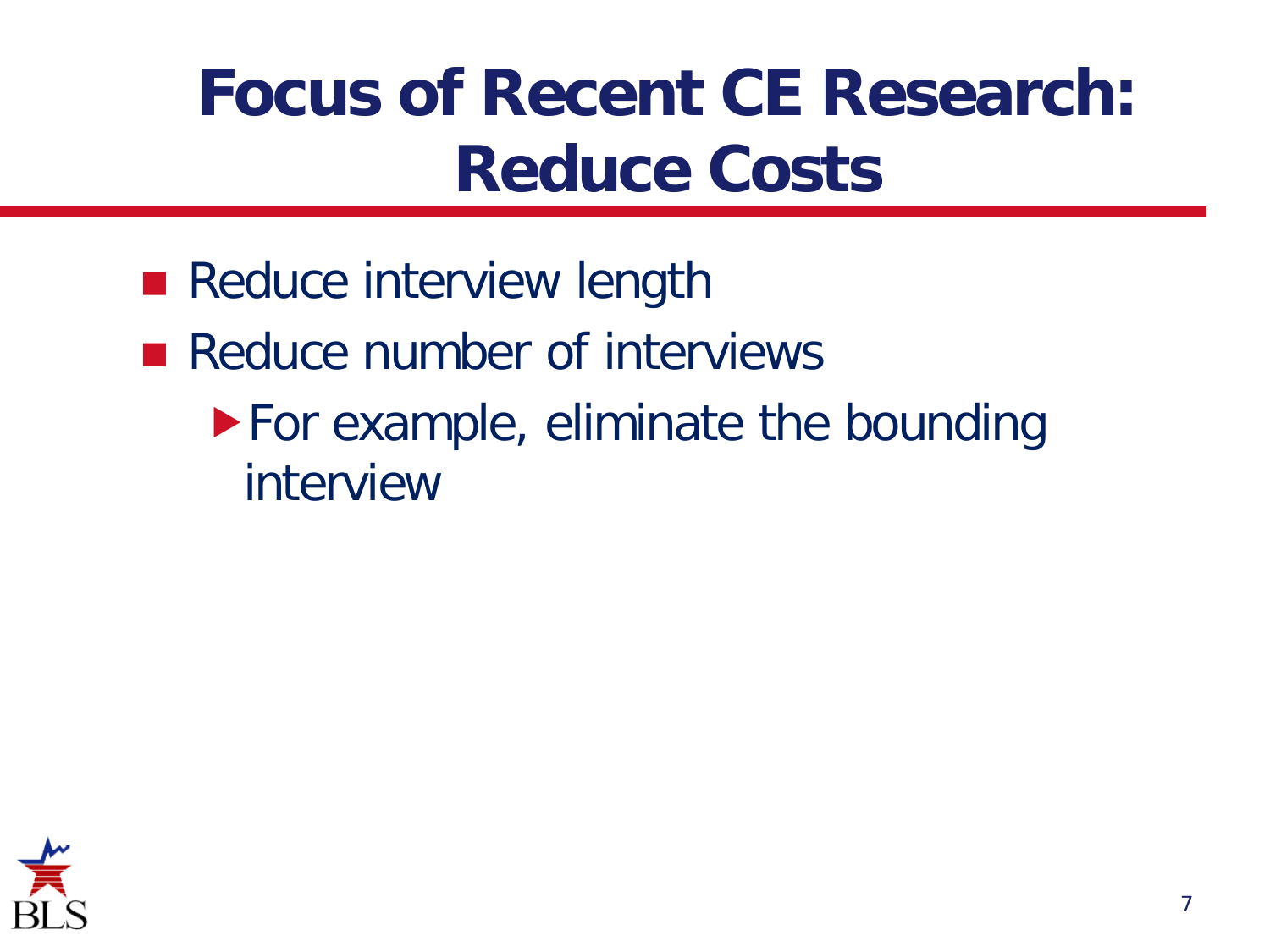## **Focus of Recent CE Research: Monitor Redesign Results**

### Data Quality Profile

■ A consistent, well-defined set of metrics can be used to establish baselines for monitoring trends in the quality of survey activities and evaluate the impact of survey design options

### **Measurement Error Analysis**

 Determine sources of measurement error on expenditure reporting and develop a methodology for tracking and evaluating changes in measurement error due to design changes



### Burden Index

**Measure the effect of alternative design options**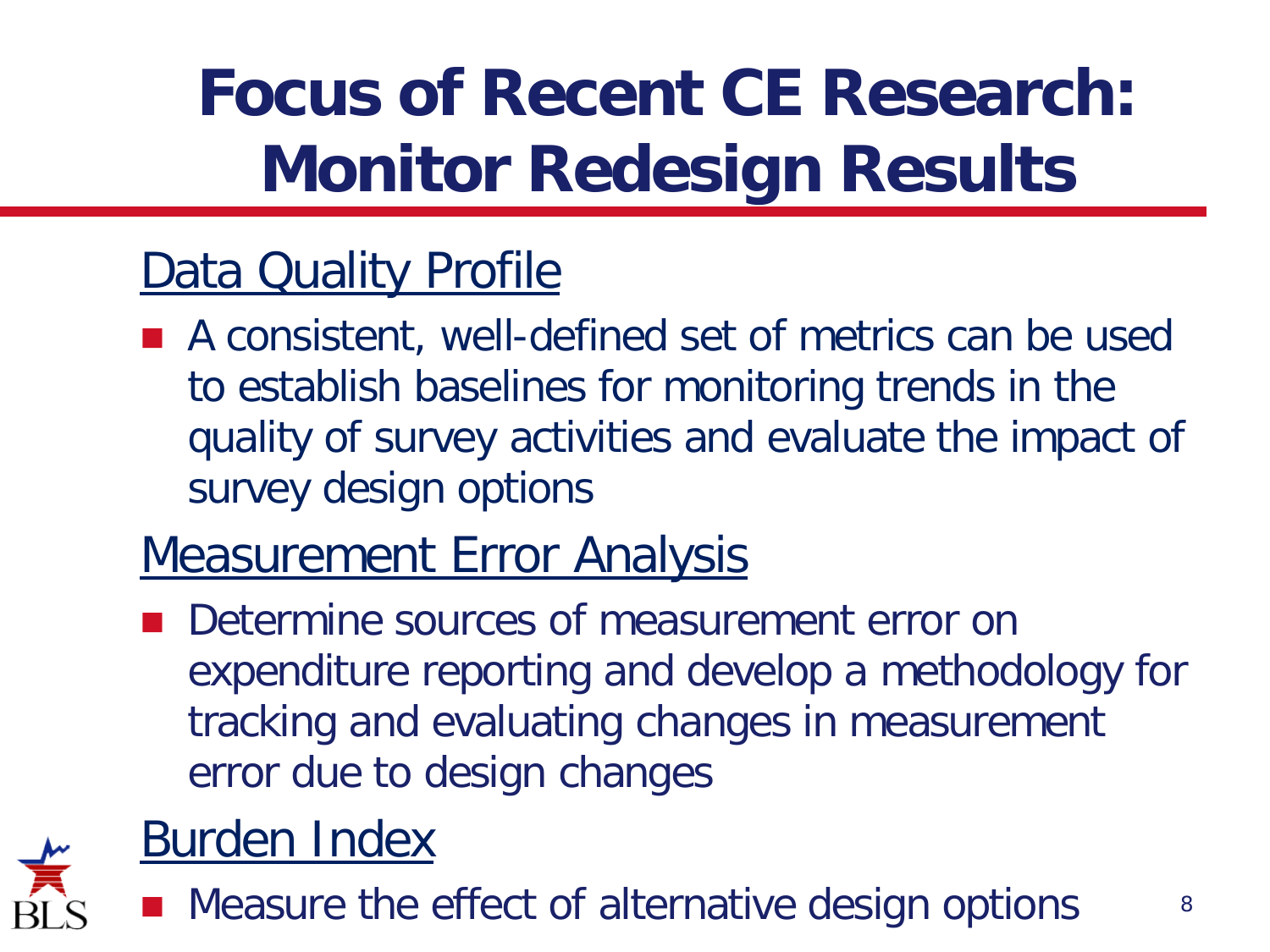### **In-Progress & Planned Research**

#### In-Progress & FY2012

- Records Information & Feasibility
- Web Diary Test, Individual Diary Test

### FY2013

- Redesign Monitoring
- Redesign Feasibility Testing

#### FY2014

Additional Redesign Feasibility Testing



Additional Analyses of Completed Studies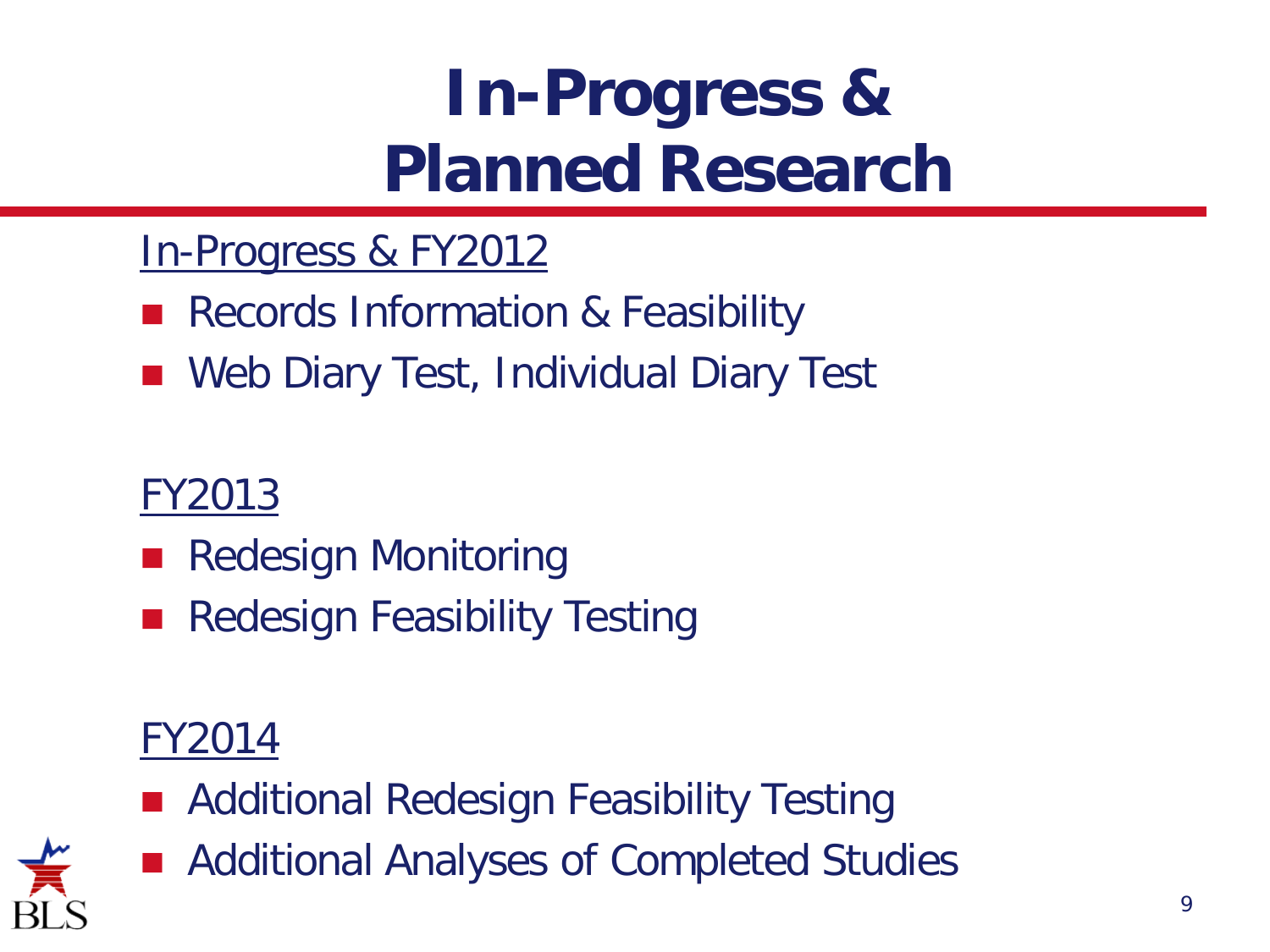### **Gemini Project Design Team**

- **Initiated in July, 2012**
- **Detainary 10 Septem** Joint team with the Bureau of the Census

#### **Objective**

■ Create a single proposal for a redesigned CE that expects to result in a verifiable reduction in measurement error

#### **Scope**

■ Synthesize inputs from 2009-12 Gemini Project activities, as well as from independent design proposals (Abt-SRBI, CNSTAT, University of Nebraska, University of Wisconsin, Westat) 10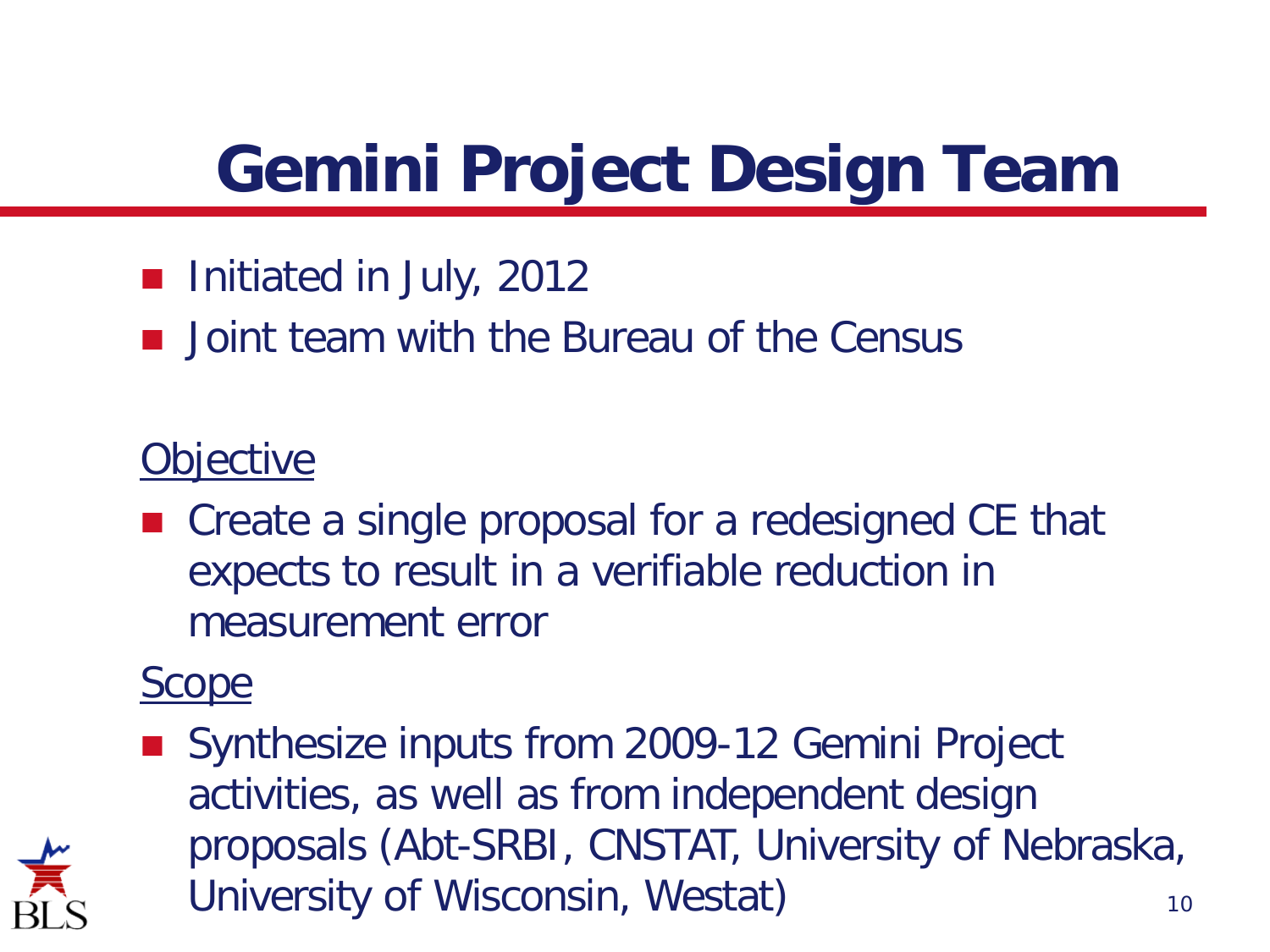### **Gemini Project Design Team: Timeline**

- Jul 2012 Kick-off
- Oct 2012 Data collection recommendations, by quex group
- Nov 2012 Redesign proposal outline (i.e., table shell)
- Nov 2012 Decisions regarding independent design proposals
- Dec 2012 Summary of FR, Census, BLS staff redesign ideas
- Dec 2012 High level decisions re: survey redesign elements
- Feb 2013 Present update at CE Annual Meeting
- Feb 2013 Detailed overview of proposed redesign elements
- Mar 2013 Draft redesign proposal report
- Jun 2013 Final redesign proposal report

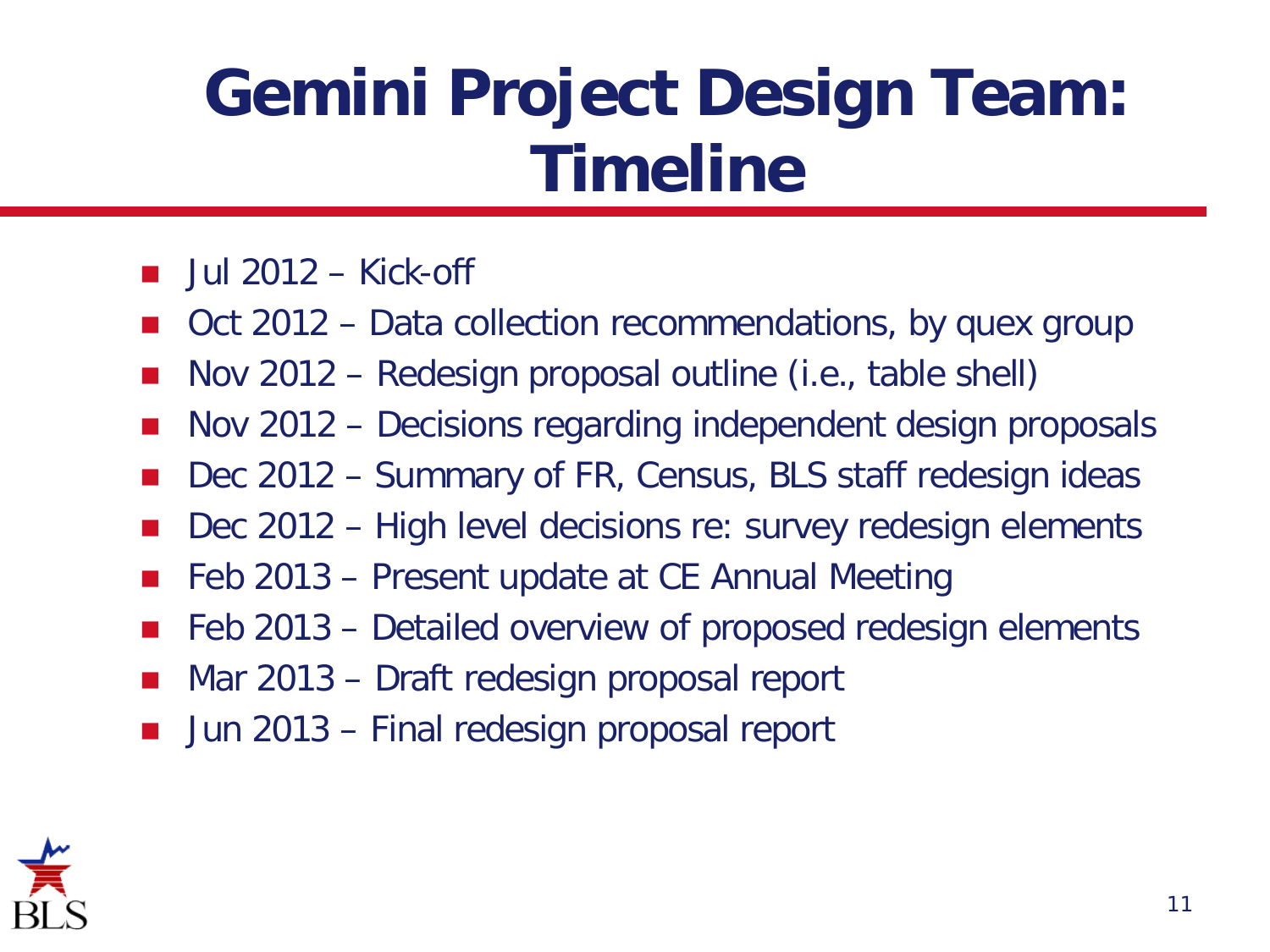### **Gemini Project Design Team: Challenges**

- Synthesizing research results into a comprehensive redesign plan
- Budget for research, testing, evaluation, and implementation
- Sample size requirements
- **Timing of research findings**
- Pace of social & technological change

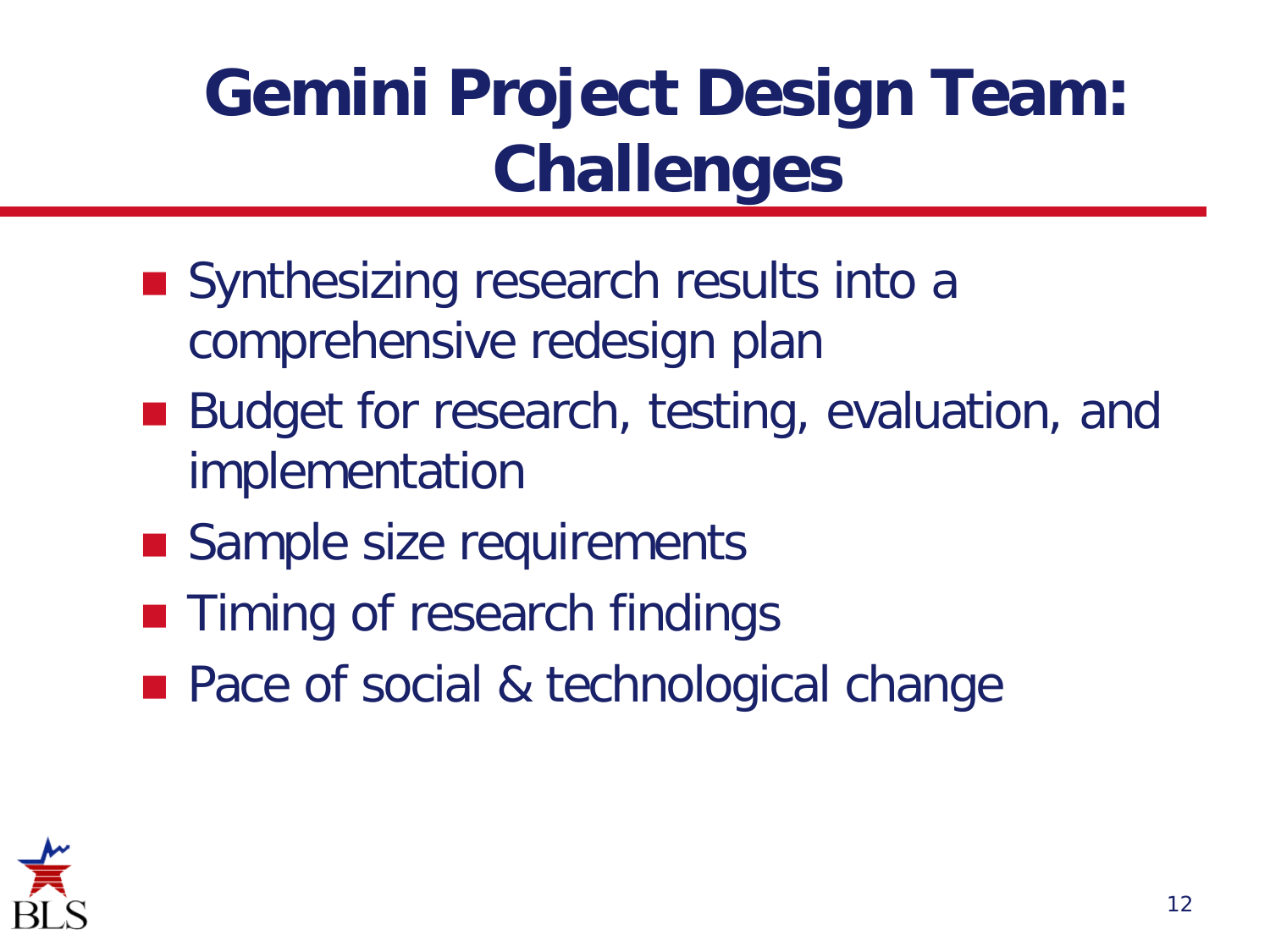#### **Pace of change…. January 12, 2012: "In Seoul, a virtual grocery**  store in the subway" (CNN Online)



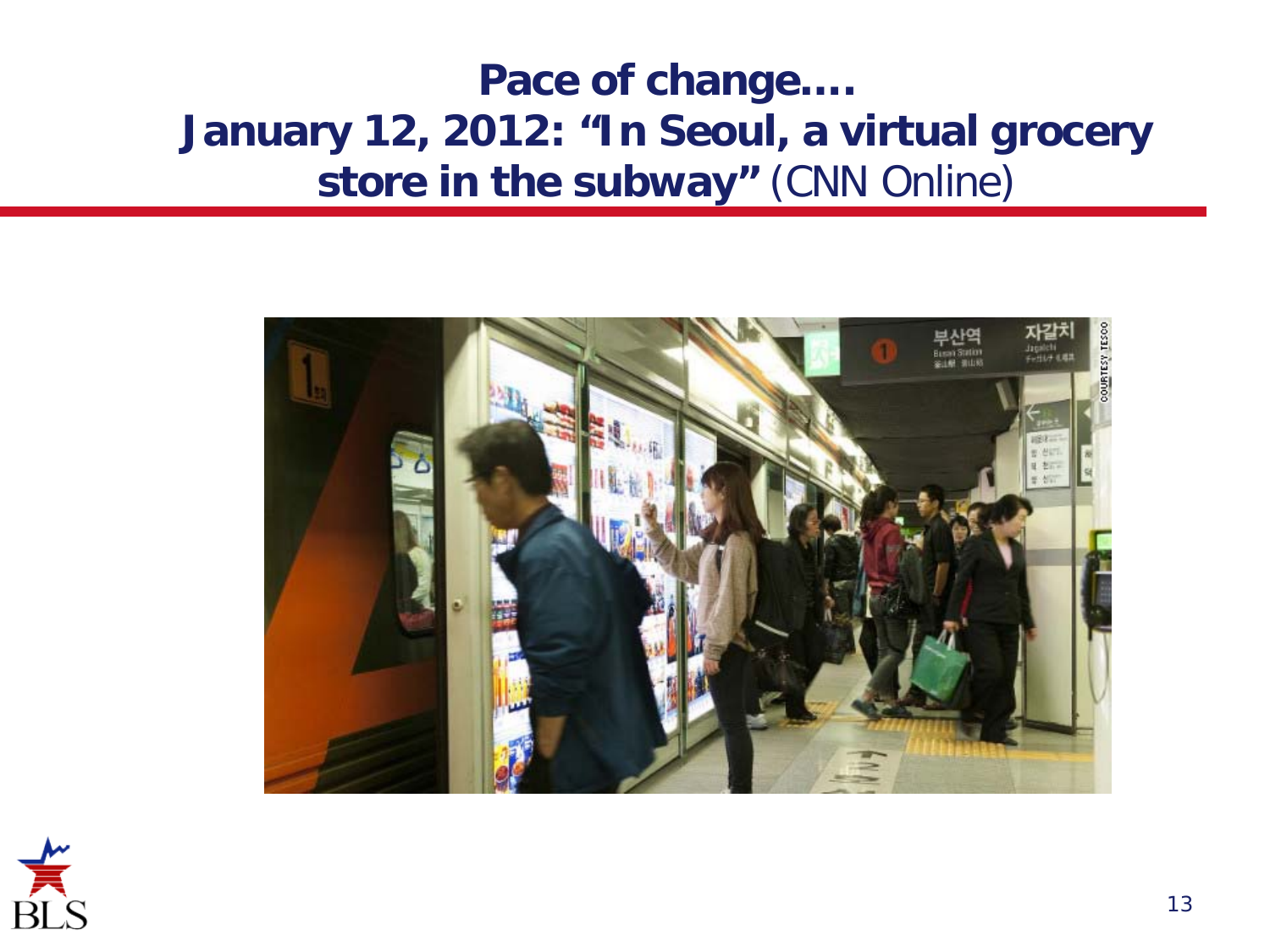#### **October 8, 2012: In Forest Glen, a virtual grocery store in the subway** (Washington, DC suburbs)



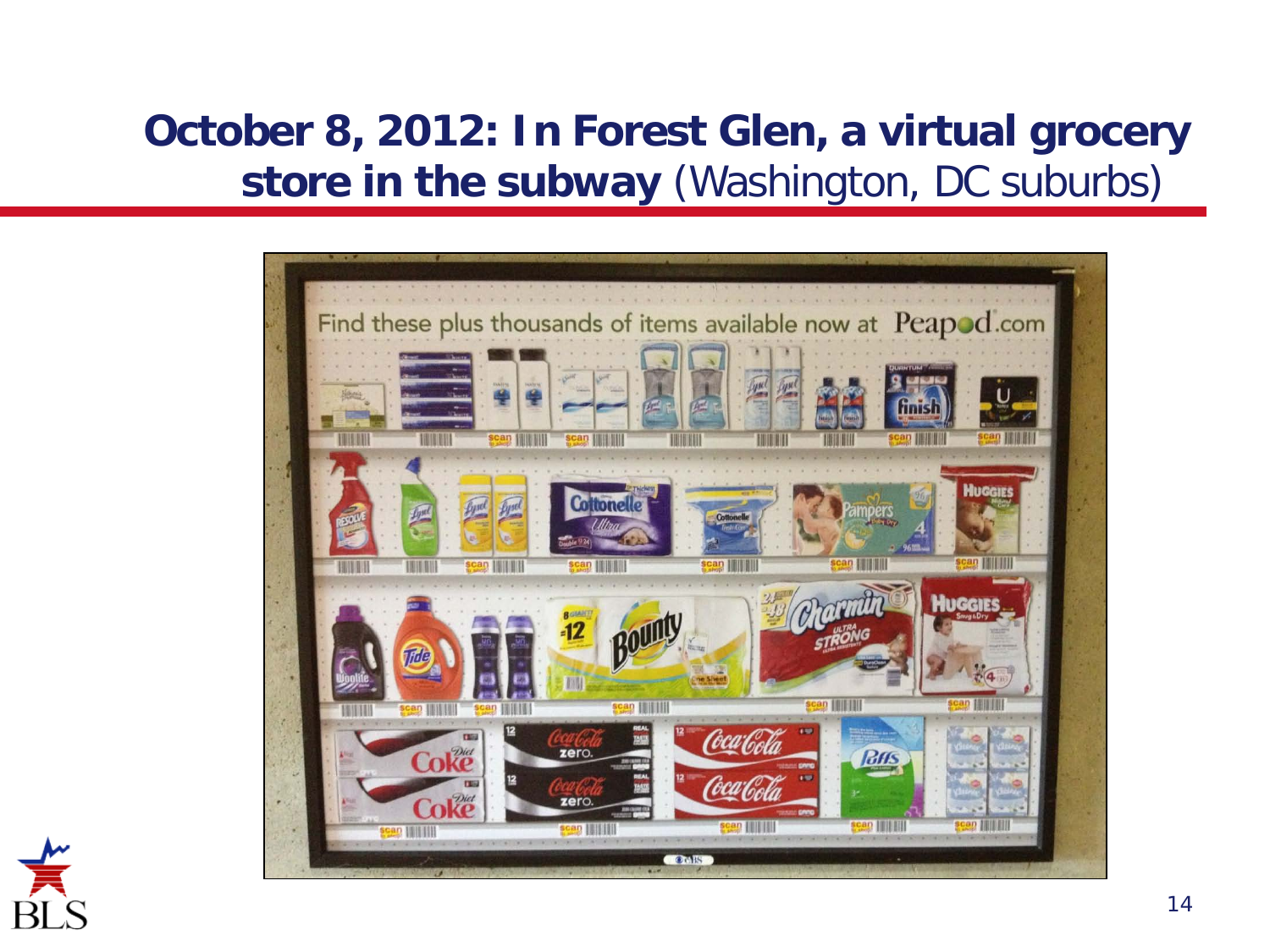### **"Half of U.S. adults now own a tablet or smartphone" [\(PEJ, 2012](http://www.journalism.org/analysis_report/future_mobile_news)\*)**

#### The Growing Mobile Landscape



\* "The Explosion in Mobile Audiences and a Close Look at What it Means for News" A. Mitchell, T. Rosenstiel , L. Houston Santhanam of PEJ, and L. Christian of the Pew Research Center October 1, 2012

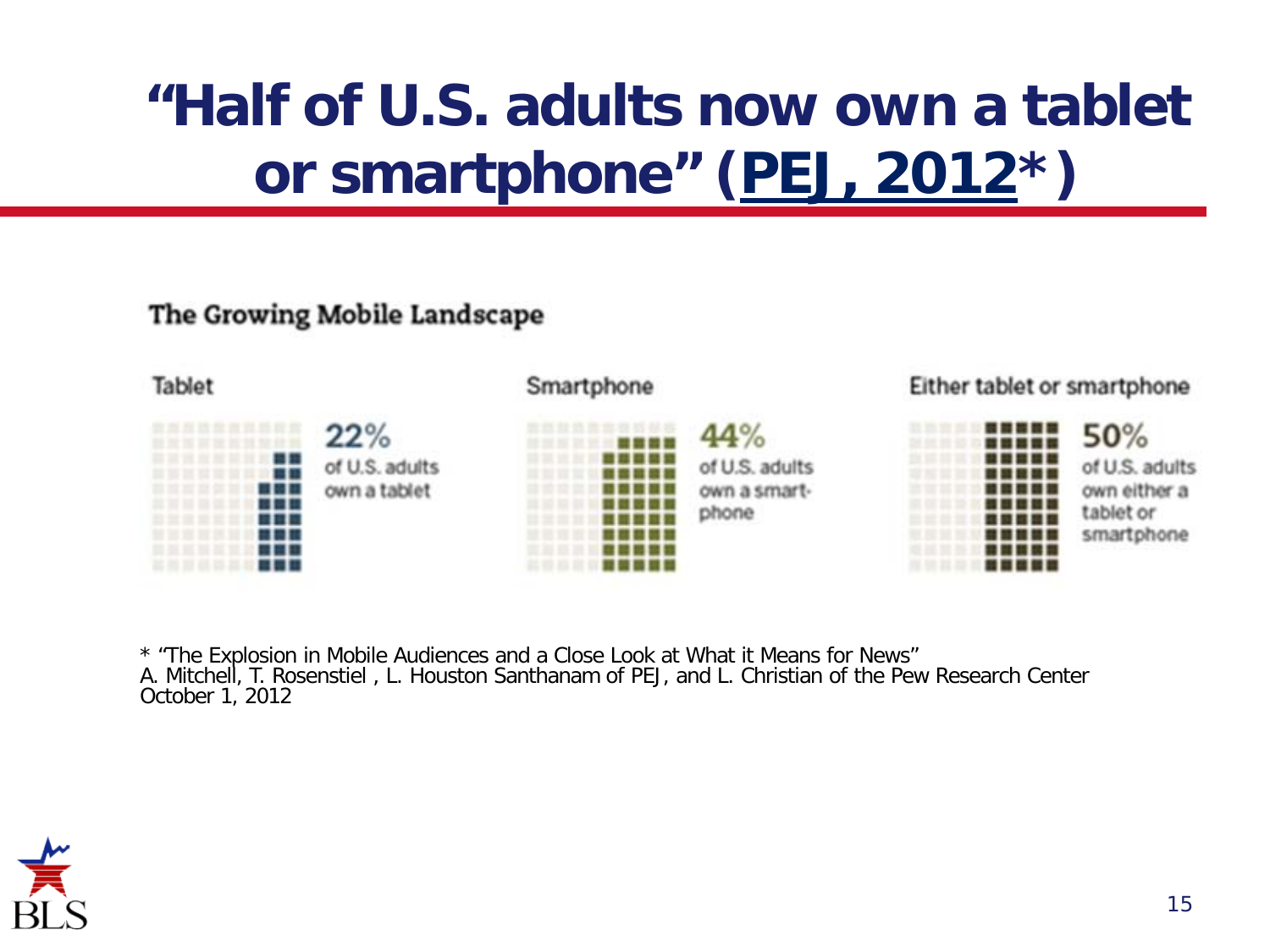## **CNSTAT Report: Value**

High-level thinking, justification, and guidance from nationally-recognized experts in economics, statistics, and survey methodology on factors affecting the quality and cost of CE data, and improved options for collecting those data, culminating in:

- Concurrence on Issue Areas
- Broad Recommendations
- Specific Design Proposals
- Cost Estimates for Maintaining Budget Neutrality
- Advocacy for Additional Resources

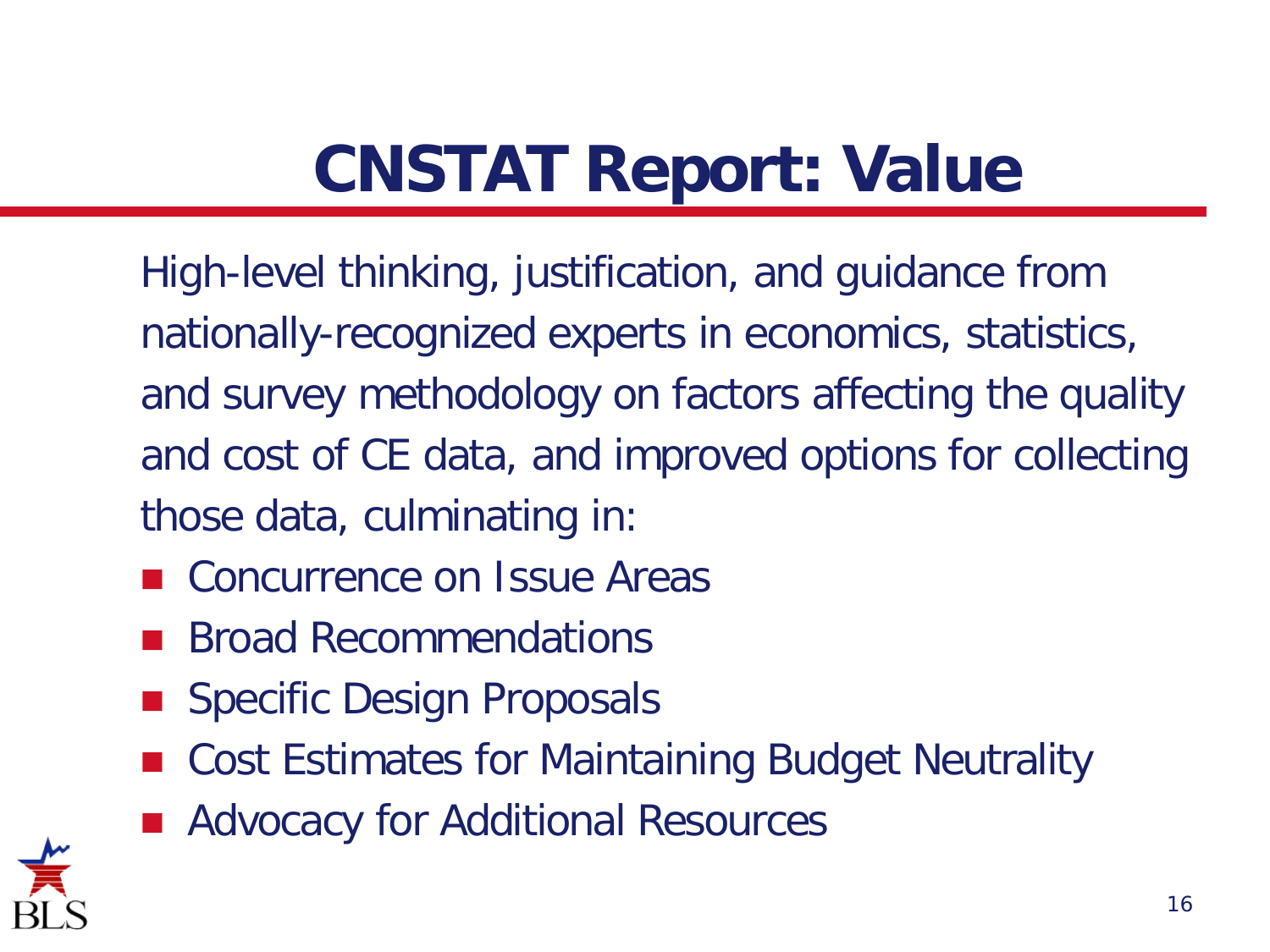## **CNSTAT Report: Promising Design Features**

- One sample design
- Flexible recall periods & interview structure
- Increased use of technology, e.g., tablets
- Use of tech to encourage 'in the moment' reporting
- Increased reliance on self-administration
- **Increased use of records**
- Reduce proxy reporting
- **Mixed mode data collection**
- **Large incentives**
- Modular design, with a core survey

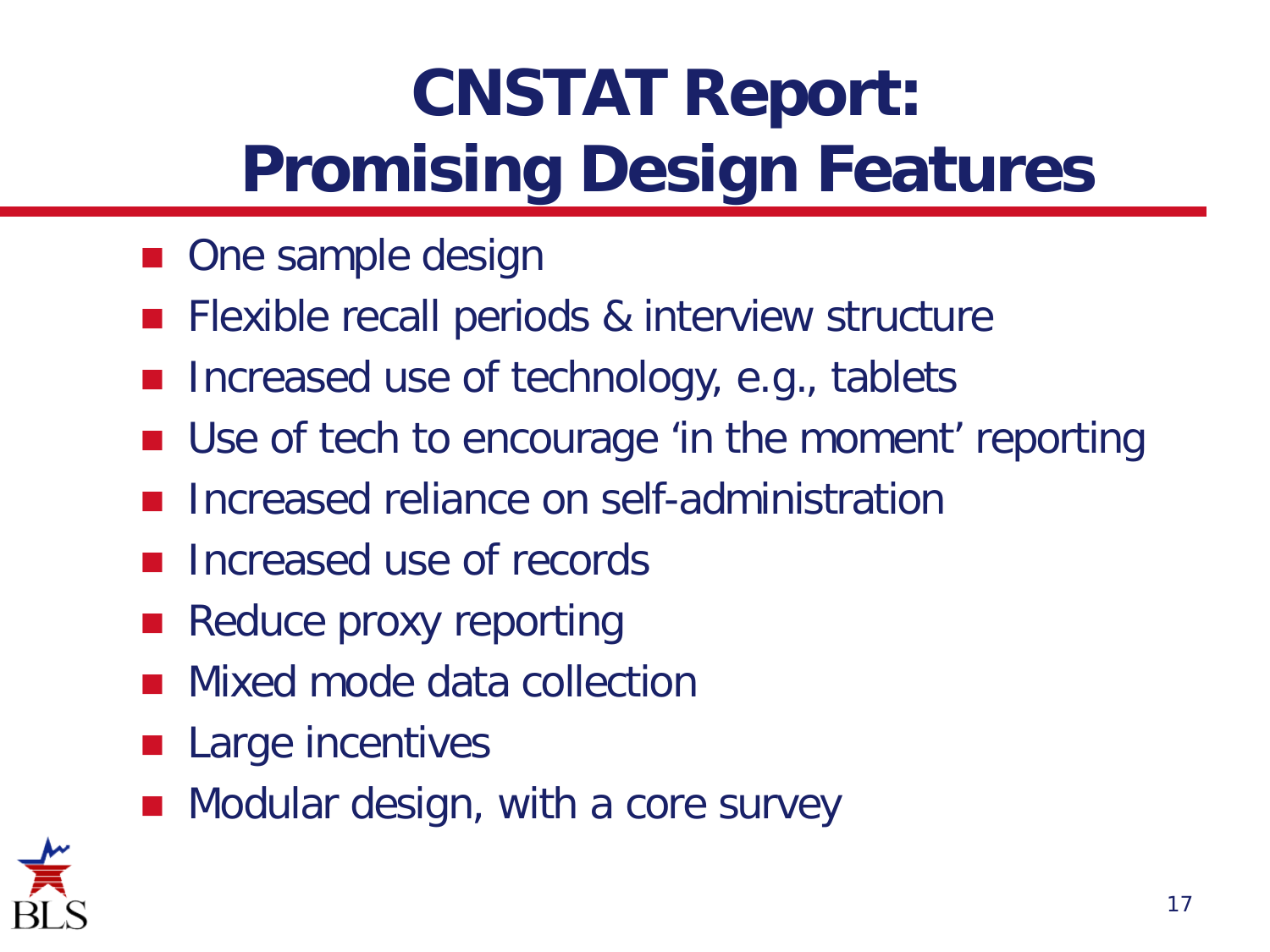### **CNSTAT Report: Panel's Recommendations**

- 6-01 Prioritize CE Data Uses for Redesign Trade-offs
- 6-02 Implement a Major Redesign (\$)
- 6-03 Fund Several Major Feasibility Studies (\$)
- 6-04 Sync Reference Periods for Exp & Non-Exp Items
- 6-05 Use Tablet for Self-Administration (w/Paper) (\$)
- 6-06 Develop a Redesign Roadmap within 6 Months
- 6-07 Use Incentives (\$)

- 6-08 Pursue a Long-Term Research Agenda
- 6-09 Increase Size & Capability of Research Staff (\$)
- 6-10 Engage Outside Experts in App Dev (\$)
- 6-11 Target Research on CNSTAT Recommended Topics
- 18 6-12 Fund a Methods Panel (or Research Sample) (\$)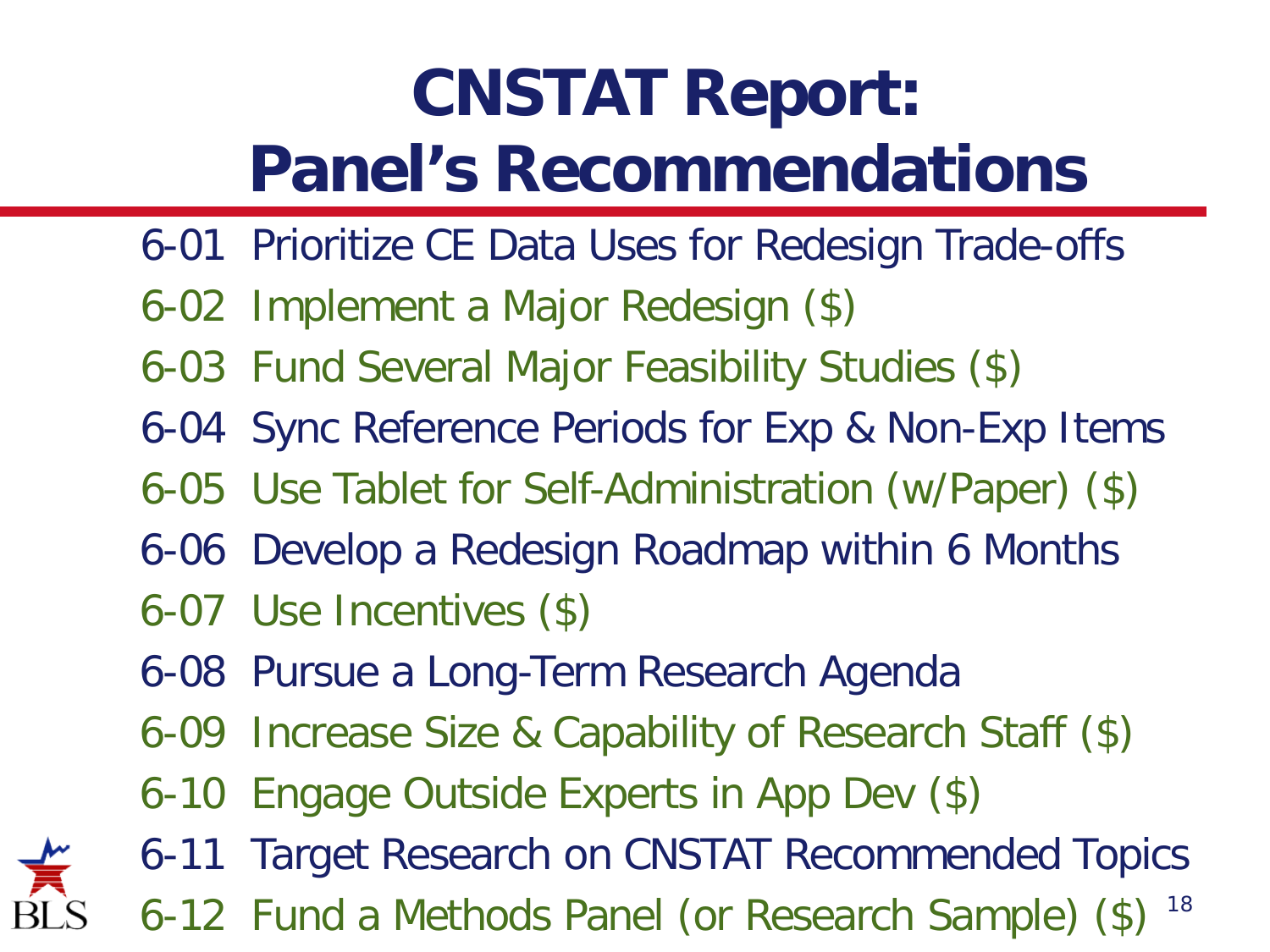## **Thank You, from CE to CNSTAT!**